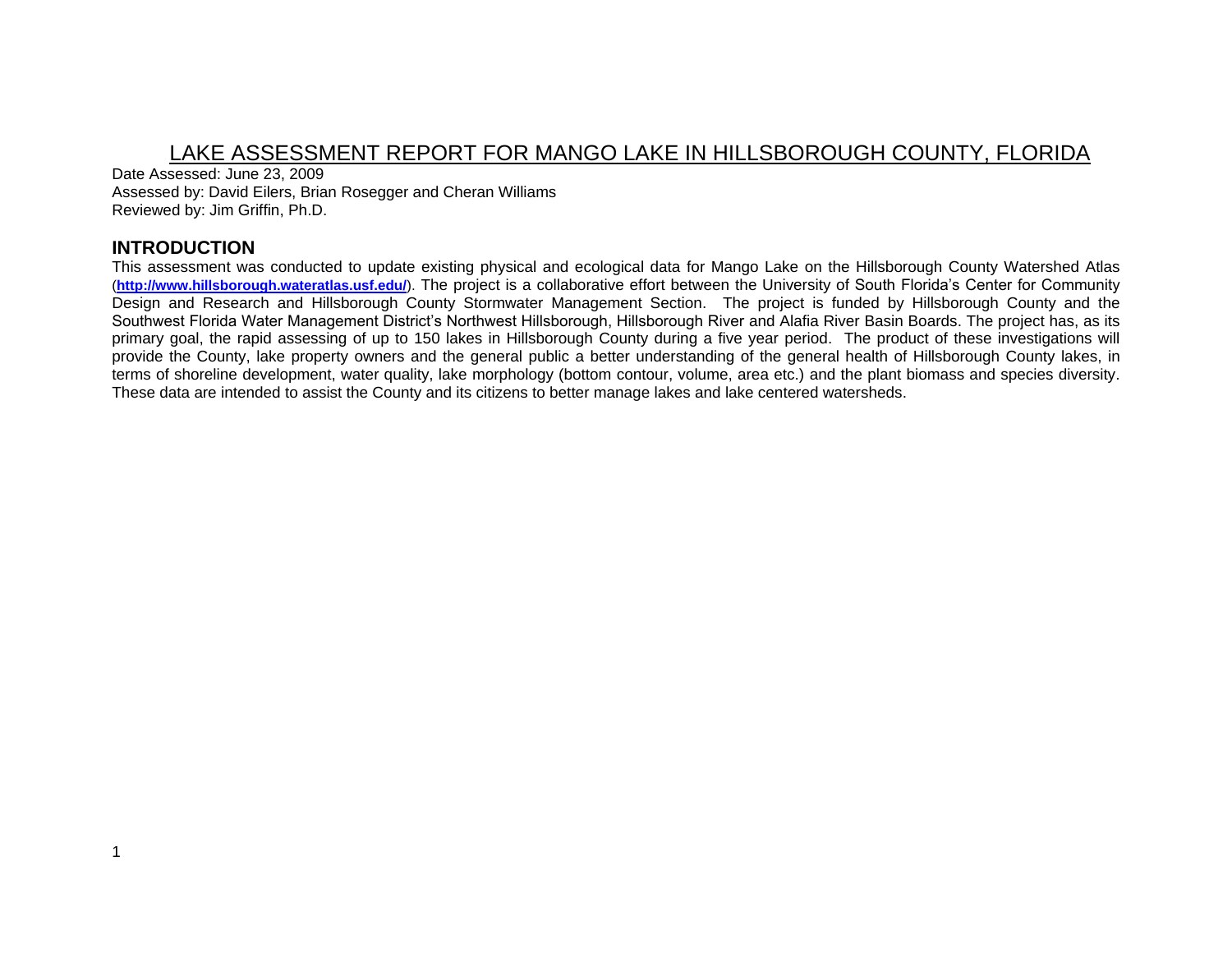

**Figure 1. Photo of Mango Lake, taken June 23, 2009.** 

**The first section** of the report provides the results of the overall morphological assessment of the lake. Primary data products include: a contour (bathymetric) map of the lake, area, volume and depth statistics, and the water level at the time of assessment. These data are useful for evaluating trends and for developing management actions such as plant management where depth and lake volume are needed.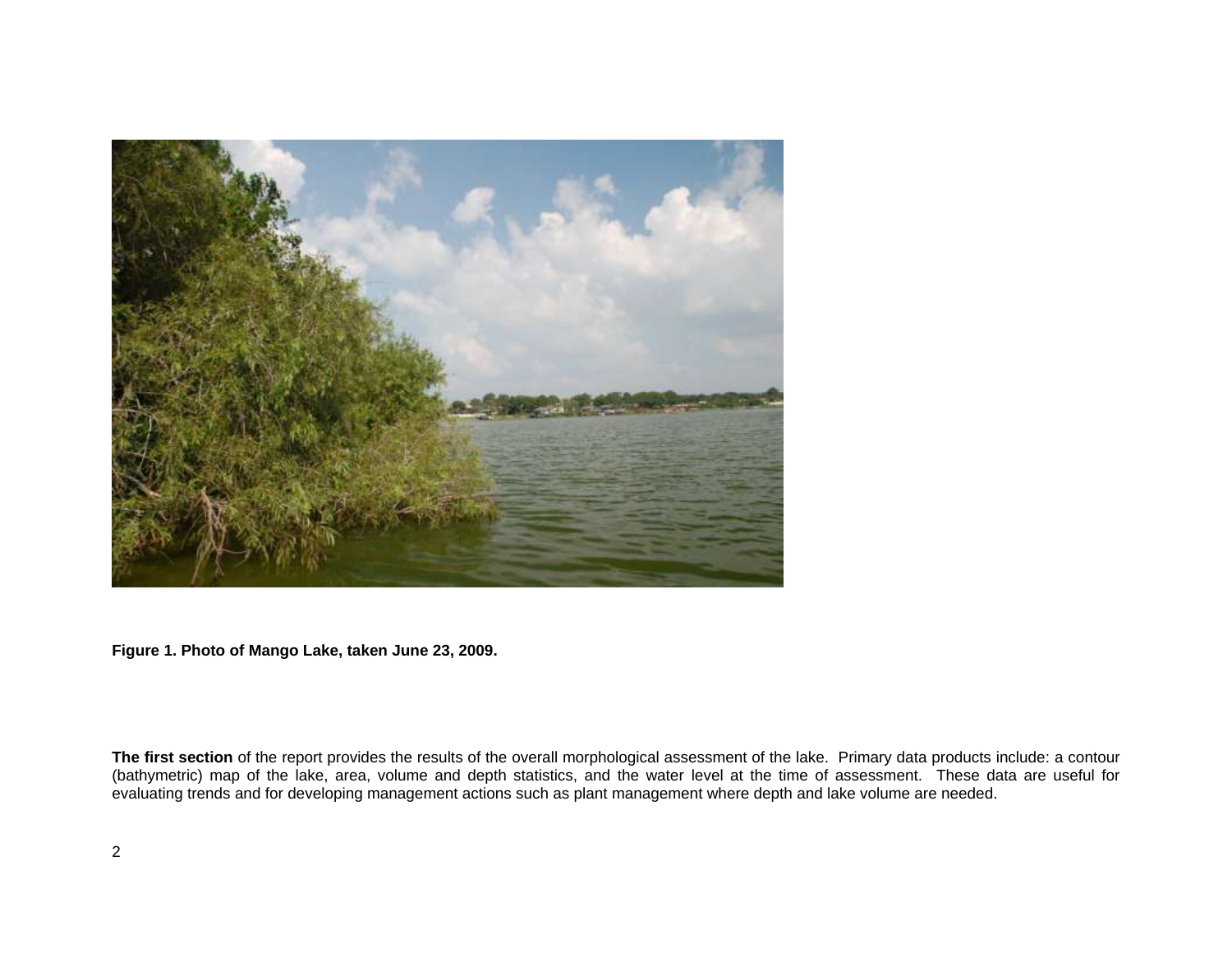**The second section** provides the results of the vegetation assessment conducted on the lake. These results can be used to better understand and manage vegetation in the lake. A list is provided with the different plant species found at various sites around the lake. Potentially invasive, exotic (non-native) species are identified in a plant list and the percent of exotics is presented in a summary table. Watershed values provide a means of reference.

**The third section** provides the results of the water quality sampling of the lake. Both field data and laboratory data are presented. The trophic state index (TSI)<sup>i</sup> is used to develop a general lake health statement, which is calculated for both the water column with vegetation and the water column if vegetation were removed. These data are derived from the water chemistry and vegetative submerged biomass assessments and are useful in understanding the results of certain lake vegetation management practices.

The intent of this assessment is to provide a starting point from which to track changes in the lake, and where previous comprehensive assessment data is available, to track changes in the lake's general health. These data can provide the information needed to determine changes and to monitor trends in physical condition and ecological health of the lake.

## **Section 1: Lake Morphology**

Bathymetric Map<sup>ii</sup>. Table 1 provides the lake's morphologic parameters in various units. The bottom of the lake was mapped using a Lowrance LCX 28C HD Wide Area Augmentation System (WAAS)<sup>iii</sup> enabled Global Positioning System (GPS) with fathometer (bottom sounder) to determine the boat's position, and bottom depth in a single measurement. The result is an estimate of the lake's area, mean and maximum depths, and volume and the creation of a bottom contour map (Figure 2). Besides pointing out the deeper fishing holes in the lake, the morphologic data derived from this part of the assessment can be valuable to overall management of the lake vegetation as well as providing flood storage data for flood models.

#### **Table 1 Lake Morphologic Data (Area, Depth and Volume).**

| Parameter         | Feet          | <b>Meters</b> | Acres | Acre-ft | Gallons         |
|-------------------|---------------|---------------|-------|---------|-----------------|
| Surface Area (sq) | 3,473,383.16  | 322,687.85    | 79.74 |         |                 |
| Mean Depth        | 4.98          | 1.52          |       |         |                 |
| Maximum Depth     | 13.16         | 4.01          |       |         |                 |
| Volume (cubic)    | 18,361,899.16 | 519,951.08    |       | 421.53  | 137, 357, 496.3 |
| Gauge (relative)  | No Gauge      | No Gauge      |       |         |                 |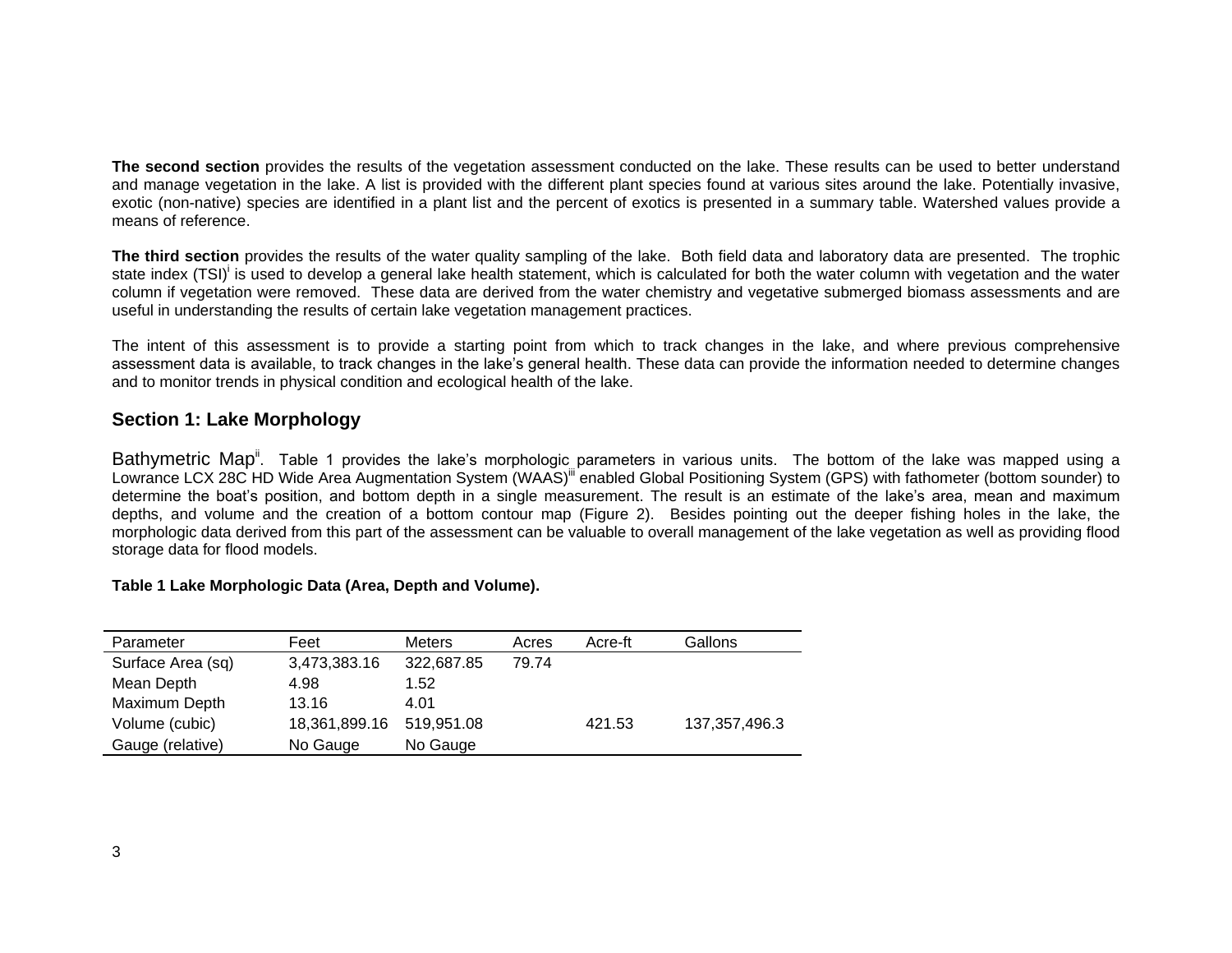

**Figure 2. Photo of Pelican (***Pelicanus occidentalis***) in a Pine tree (***Pinus spp.***) on Mango Lake, taken June 23, 2009.**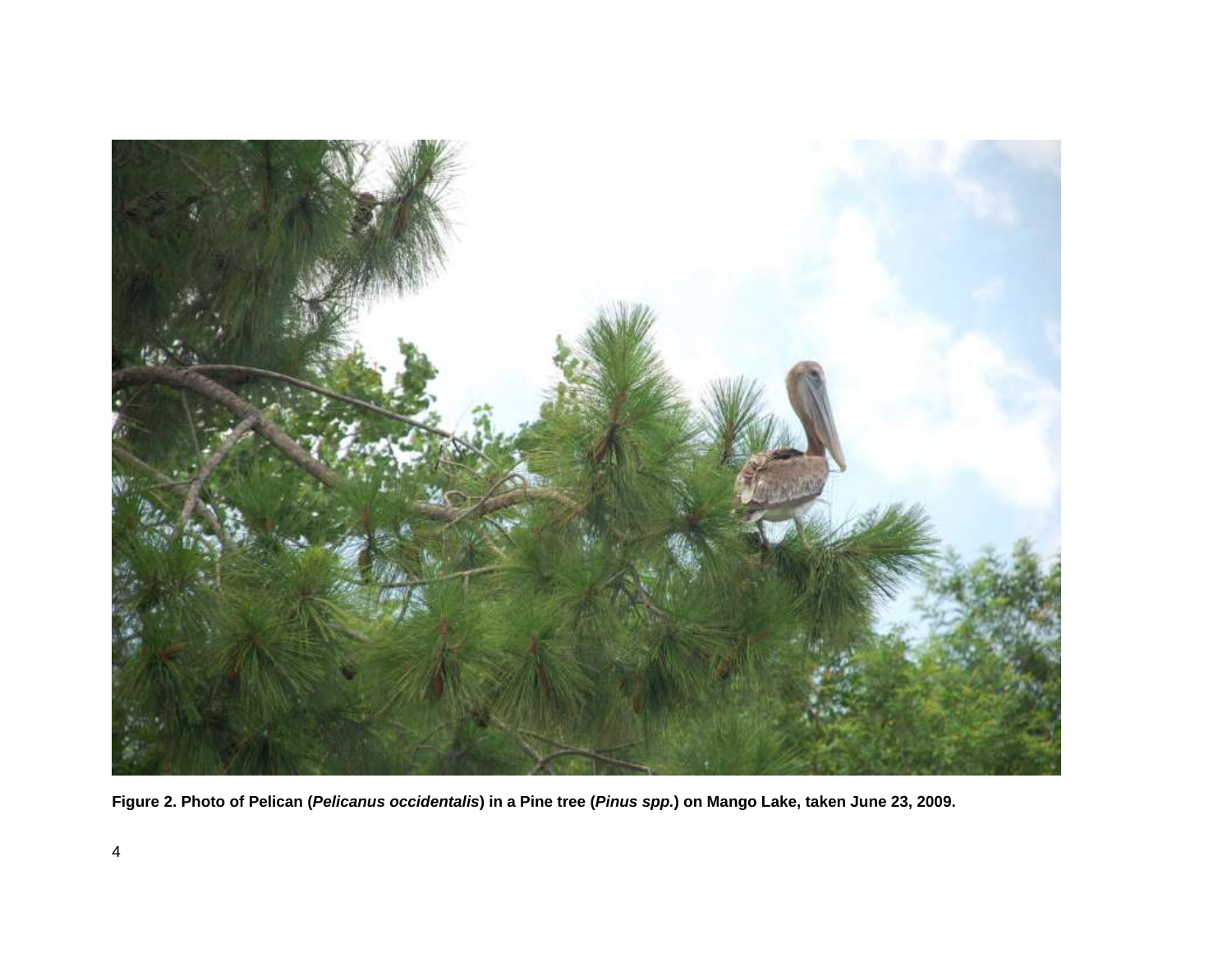

Expressed in 2-Foot Intervals Lake Perimeter Ground Level Lake water level was not determined (lacking gauge). Contours are expressed in absolute depth Volume 421.53 Acre-ft, (137,357,496.3 gallons); Lake perimeter digitized from SWFWMD All contours generated by the Florida Center for Community Design and Research from<br>survey data collected by USF Lake and This map is for illustrative purposes only, and should not be used for lake navigation.  $Feet$  $750 - 1,000$ 

**Figure 3. Contour map for Mango Lake. The mapping technique used in 2009 employs a standard DGPS for horizontal position and a fathometer for depth.**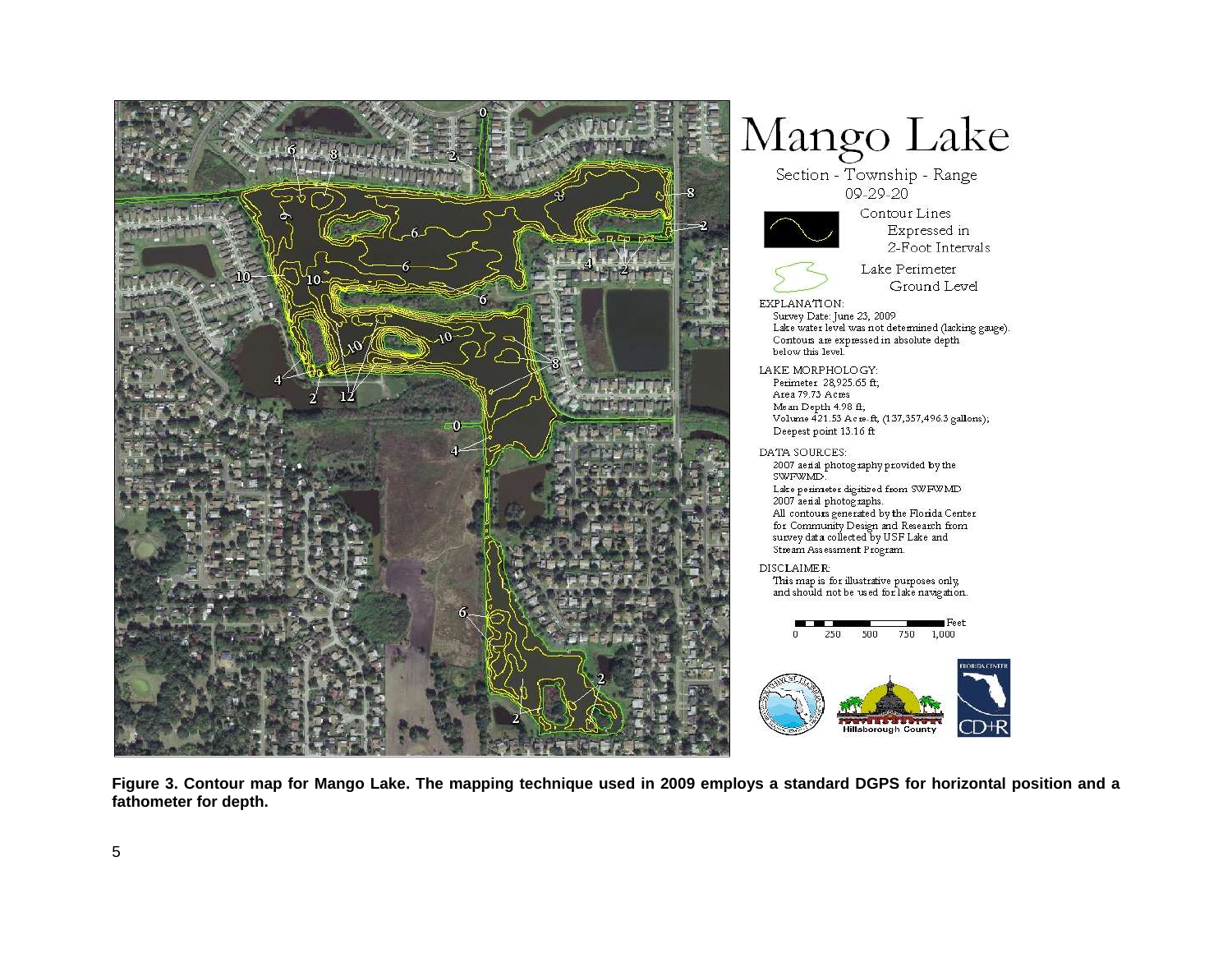# **Section 2: Lake Ecology (vegetation)**

The lake's apparent vegetative cover and shoreline detail are evaluated using the latest lake aerial photograph as shown in Figure 3 and by use of WAAS enabled GPS. Submerged vegetation is determined from the analysis of bottom returns from the Lowrance 28c HD combined GPS/fathometer described earlier. As depicted in Figure 3, 10 vegetation assessment sites were chosen for intensive sampling based on the *Lake Assessment Protocol* (copy available on request) for a lake of this size. The site positions are set using GPS and then loaded into a GIS mapping program (ArcGIS) for display. Each site is sampled in the three primary vegetative zones (emergent, submerged and floating). <sup>Iv</sup> The latest high resolution aerial photos are used to provide shore details (docks, structures, vegetation zones) and to calculate the extent of surface vegetation coverage. The primary indices of submerged vegetation cover and biomass for the lake, percent area coverage (PAC) and percent volume infestation (PVI), are determined by transiting the lake by boat and employing a fathometer to collect "hard and soft return" data. These data are later analyzed for presence and absence of vegetation and to determine the height of vegetation if present. The PAC is determined from the presence and absence analysis of 100 sites in the lake and the PVI is determined by measuring the difference between hard returns (lake bottom) and soft returns (top of vegetation) for sites (within the 100 analyzed sites) where plants are determined present (Figure 6).

The data collected during the site vegetation sampling include vegetation type, exotic vegetation, predominant plant species and submerged vegetation biomass. The total number of species from all sites is used to approximate the total diversity of aquatic plants and the percent of invasive-exotic plants on the lake (Table 2). The Watershed value in Table 2 only includes lakes sampled during the lake assessment project begun in May of 2006. These data will change as additional lakes are sampled. Tables 3 through 5 detail the results from the 2008 aquatic plant assessment for the lake. These data are determined from the ten sites used for intensive vegetation surveys. The tables are divided into Floating Leaf, Emergent and Submerged plants and contain the plant code, species, common name and presence (indicated by a 1) or absence (indicated by a blank space) of species and the calculated percent occurrence (number sites species is found/number of sites) and type of plant (Native, Non-Native, Invasive, Pest). In the "Type" category, the term invasive indicates the plant is commonly considered invasive in this region of Florida and the term "pest" indicates that the plant has a greater than 55% occurrence in the lake and is also considered a problem plant for this region of Florida, or in a non-native invasive that is or has the potential to be a problem plant in the lake and has at least 40% occurrence. These two terms are somewhat subjective; however, they are provided to give lake property owners some guidance in the management of plants on their property. Please remember that to remove or control plants in a wetland (lake shoreline) in Hillsborough County the property owner must secure an [Application To Perform Miscellaneous Activities In Wetlands](http://www.epchc.org/PDF%20Wetlands%20Forms/MAIW%20application%20for%20all%20types%20of%20impacts%20VIP%20-%20July%202006.pdf) [\(http://www.epchc.org/forms\\_documents.htm\)](http://www.epchc.org/forms_documents.htm) permit from the Environmental Protection Commission of Hillsborough County and for management of in-lake vegetation outside the wetland fringe (for lakes with an area greater than ten acres), the property owner must secure a Florida Department of Environmental Protection permit [\(http://www.dep.state.fl.us/lands/invaspec\)](http://www.dep.state.fl.us/lands/invaspec/).

**Table 2. Total diversity, percent exotics, and number of Exotic Pests Plants Council pest plants.** 

| Parameter                         | Lake | Watershed     |
|-----------------------------------|------|---------------|
| Total Plant Diversity (# of Taxa) | 49   | 57            |
| % Non-Native Plants               |      | 18.37% 22.81% |
| <b>Total Pest Plant Species</b>   | Б    | h             |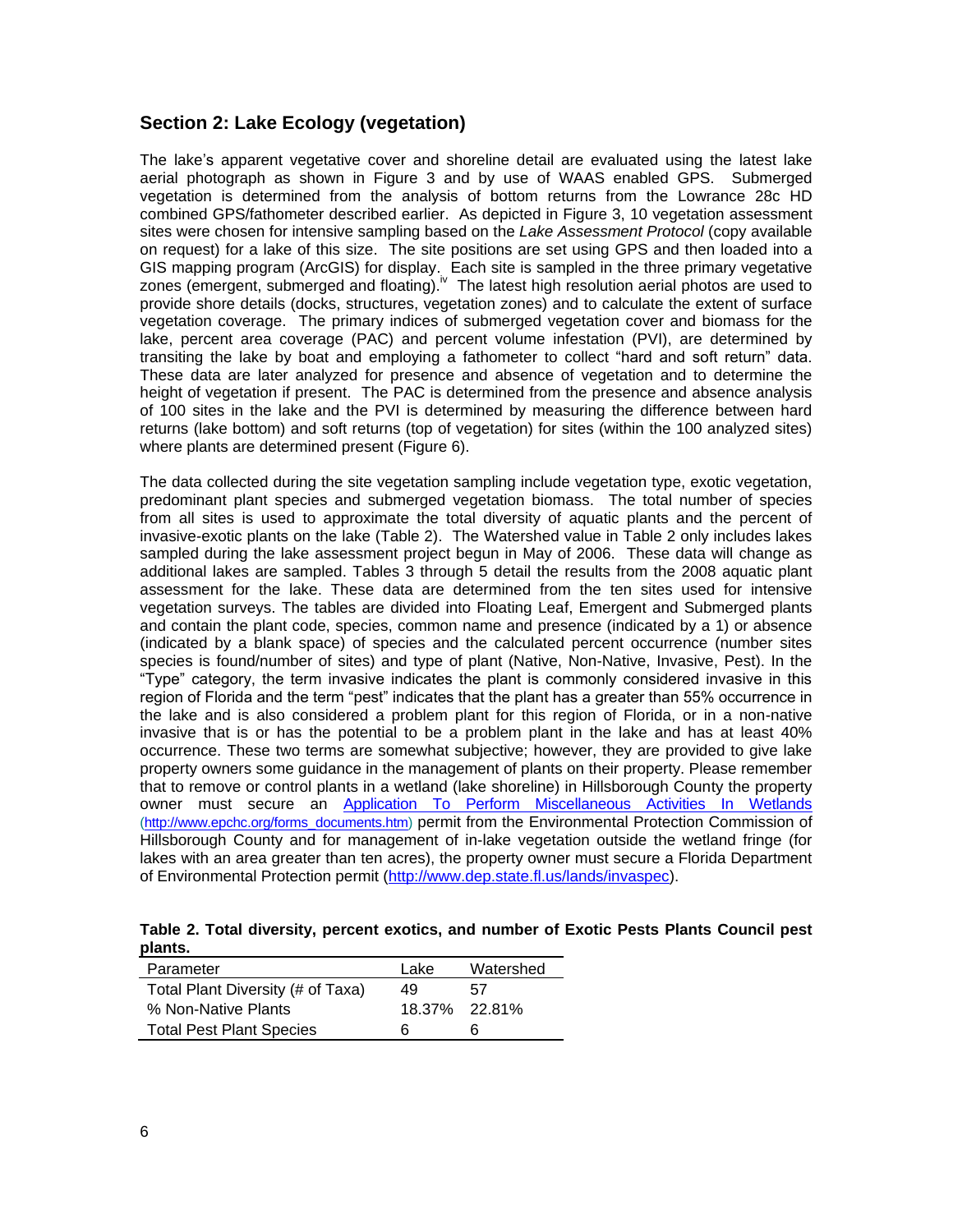

**Figure 4.** A photo of emergent vegetation on Mango Lake. The reedy vegetation on the left is Maidencane (*Panicum hemitomon*). The vegetation with arrow shaped leaves and purple flowers is Pickerel Weed (*Pontederia cordata*). Cattails (*Typha spp.*) are in the background behind the Maidencane and Pickerel Weed and to the right.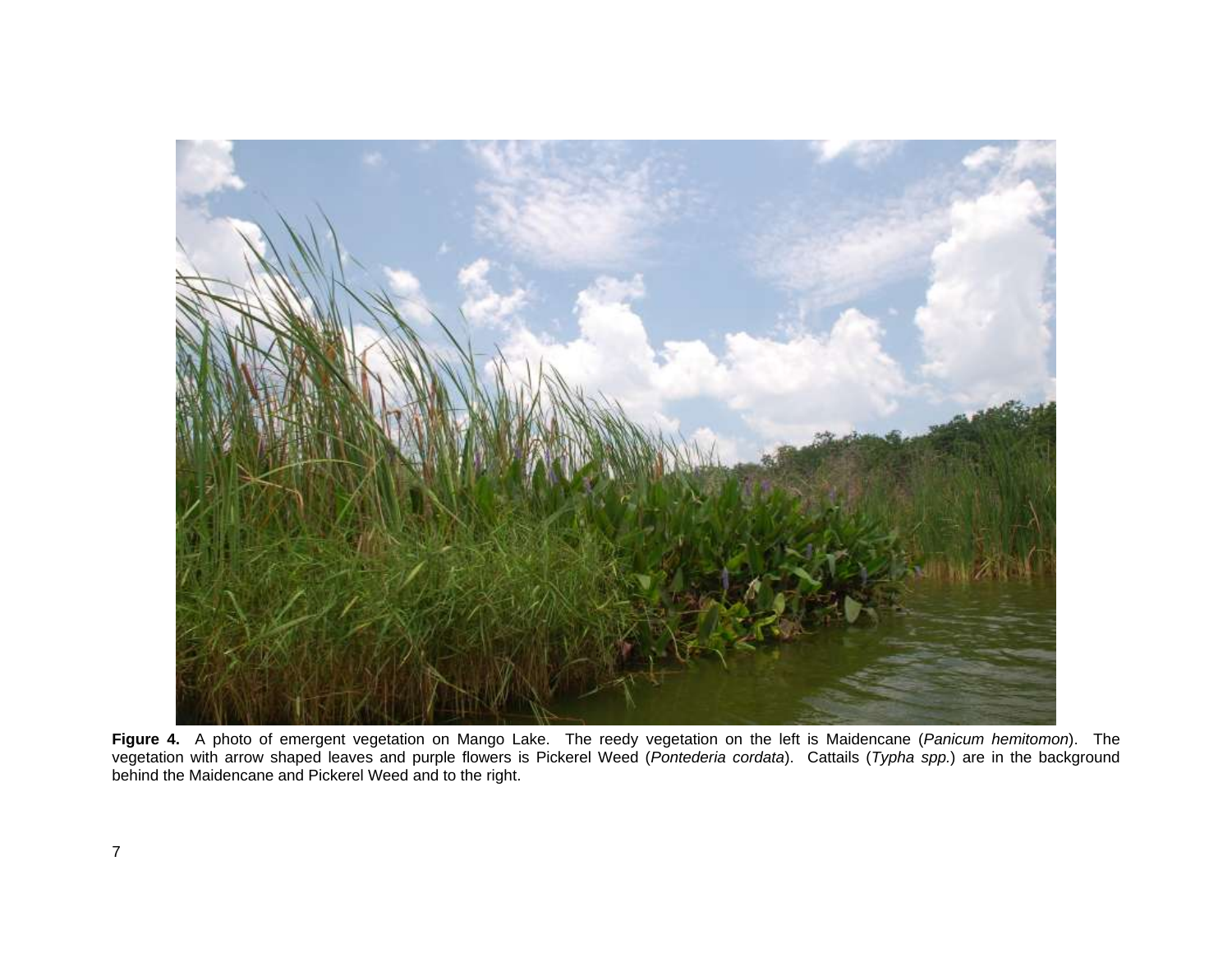

**Figure 5.** 2007 six-inch resolution aerial photograph showing location of vegetation assessment sites on Mango Lake. Major emergent and floating vegetation zones as well as structures are also observable in this aerial.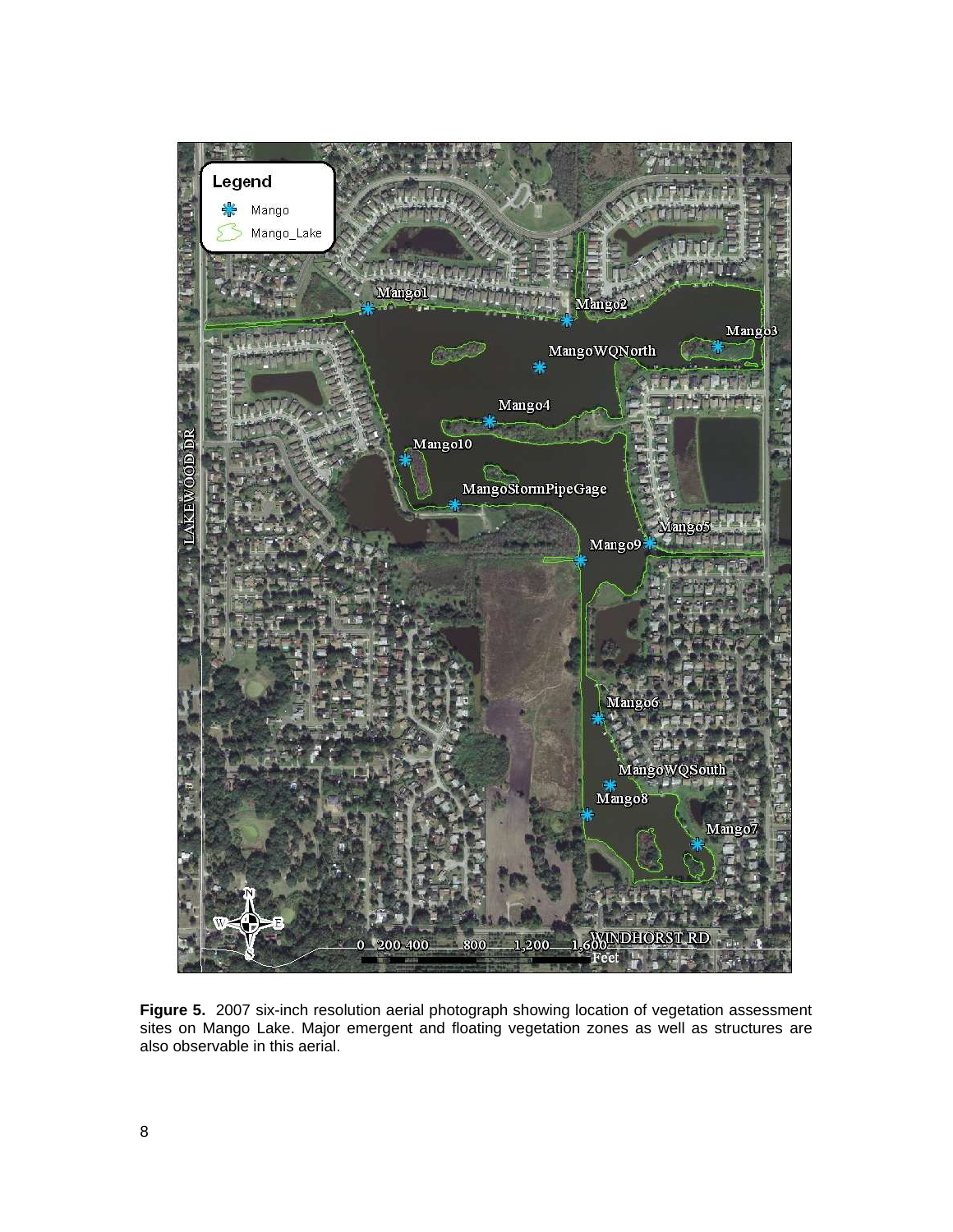**Table 3.** List of Floating Leaf Zone Aquatic Plants Found.

| <b>Plant</b><br><b>Species</b><br>Code | <b>Plant Species</b> | <b>Common Name</b>                         |  |  | <b>Sample Site</b> |  |  |  |              |      |                    | <b>Percent</b><br>Occurrence native, (I) | (N)<br>Native,<br>(NN) Non-<br>Invasive, |
|----------------------------------------|----------------------|--------------------------------------------|--|--|--------------------|--|--|--|--------------|------|--------------------|------------------------------------------|------------------------------------------|
|                                        |                      |                                            |  |  |                    |  |  |  |              |      | 2 3 4 5 6 7 8 9 10 |                                          | (P) Pest                                 |
| <b>ECS</b>                             | Eichornia crassipes  | <b>Water Hyacinth</b>                      |  |  |                    |  |  |  |              | 11 1 |                    | 80.00% NN, I, P                          |                                          |
| <b>HYE</b>                             | Hydrocotl umbellata  | Manyflower Marshpennywort, Water Pennywort |  |  | 1 1 1              |  |  |  | $\mathbf{1}$ |      |                    | 50.00% N                                 |                                          |
| <b>SMA</b>                             | Salvinia minima      | Water Spangles, Water Fern                 |  |  | 1   1              |  |  |  |              |      |                    | 20.00% NN,I                              |                                          |

**Figure 6**. Photograph of *Eichornia crassipes*, on Mango Lake, is an non-native, invasive species which commonly displace other native species of floating leaved vegetation.

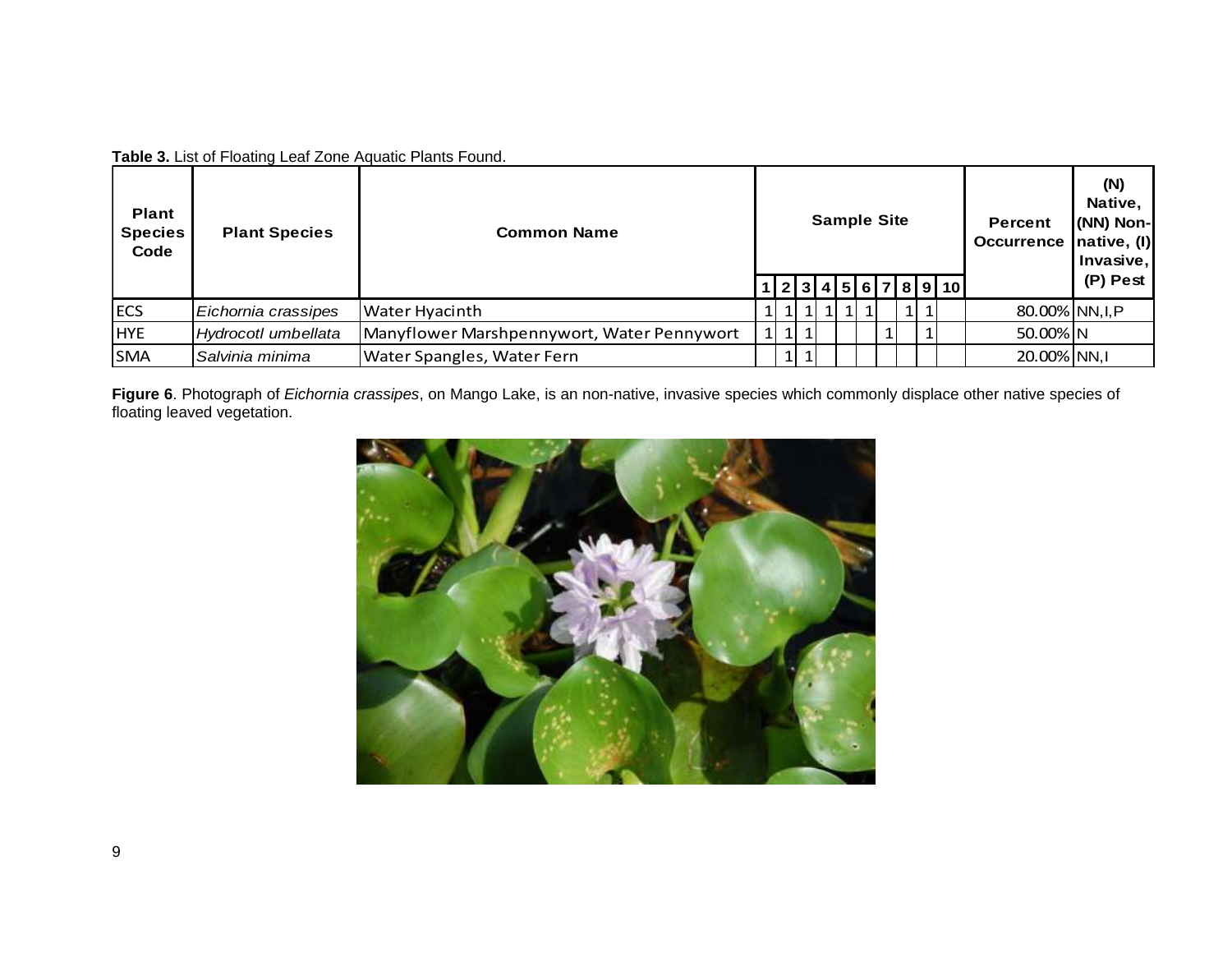**Table 4.** List of Emergent Zone Aquatic Plants Found.

| <b>Plant</b><br><b>Species</b><br>Code | <b>Plant Species</b>        | <b>Common Name</b>                | <b>Sample Site</b><br>4 5 6 7<br>3 <sup>l</sup><br>8 <sup>l</sup><br>$\overline{9}$<br>$\overline{2}$<br>10<br>1 |                |              |                 |              |              |                |              |              | <b>Percent</b><br><b>Occurrence</b> | (N) Native,<br>(NN) Non-<br>native, (I)<br>Invasive, $(P)$<br>Pest |  |
|----------------------------------------|-----------------------------|-----------------------------------|------------------------------------------------------------------------------------------------------------------|----------------|--------------|-----------------|--------------|--------------|----------------|--------------|--------------|-------------------------------------|--------------------------------------------------------------------|--|
| <b>LPA</b>                             | Ludwigia peruviana          | Peruvian Primrosewillow           | $\mathbf{1}$                                                                                                     | $\mathbf{1}$   |              | 1               | 1            | $\mathbf{1}$ |                |              | 1            |                                     | 70.00% N,P                                                         |  |
| <b>CEA</b>                             | Colocasia esculenta         | Wild Taro, Dasheen, Coco Yam      | $\mathbf{1}$                                                                                                     |                | $\mathbf{1}$ | $\mathbf{1}$    |              |              |                | $\mathbf{1}$ | 1            | 1                                   | 60.00% NN, I, P                                                    |  |
| <b>PRS</b>                             | Panicum repens              | <b>Torpedo Grass</b>              | 1 <sup>1</sup>                                                                                                   | $\mathbf{1}$   |              |                 | $1\vert$     | $\mathbf{1}$ |                | $\mathbf{1}$ | $\mathbf{1}$ |                                     | 60.00% NN, I, P                                                    |  |
| SAL                                    | Salix spp.                  | Willow                            |                                                                                                                  | 1 <sup>1</sup> | $\mathbf{1}$ | $1\overline{ }$ | $\mathbf{1}$ |              |                | $\mathbf{1}$ |              | 1                                   | 60.00% N                                                           |  |
| <b>APS</b>                             | Alternanthera philoxeroides | <b>Alligator Weed</b>             | $\mathbf{1}$                                                                                                     | $\mathbf{1}$   |              |                 | $\mathbf{1}$ |              | $\overline{1}$ |              | $\mathbf{1}$ |                                     | 50.00% NN, I, P                                                    |  |
| <b>TYP</b>                             | Typha spp.                  | Cattails                          |                                                                                                                  | $\mathbf{1}$   |              |                 | 1            | $\mathbf{1}$ |                | $\mathbf{1}$ | $\mathbf{1}$ |                                     | 50.00% N                                                           |  |
| <b>SSM</b>                             | Sapium sebiferum            | Popcorn Tree, Chinese Tallow Tree |                                                                                                                  | $\mathbf{1}$   | $\mathbf{1}$ |                 |              |              |                |              | 1            | 1                                   | 40.00% NN, I, P                                                    |  |
| <b>WAX</b>                             | Myrica cerifera             | Wax Myrtle                        |                                                                                                                  | $\mathbf{1}$   | $\mathbf{1}$ |                 |              |              |                | $\mathbf{1}$ |              | 1                                   | 40.00% N                                                           |  |
| PLU                                    | Pluchea spp.                | Marsh Fleabane, Camphorweed       | $\mathbf{1}$                                                                                                     | $\mathbf{1}$   |              | $1\vert$        |              |              |                |              | $\mathbf{1}$ |                                     | 40.00% N                                                           |  |
| <b>URL</b>                             | Urena lobata                | Caesar's Weed                     | $1\overline{ }$                                                                                                  | $\mathbf{1}$   |              |                 |              |              |                | $\mathbf{1}$ |              |                                     | 30.00% NN,I                                                        |  |
| <b>BHA</b>                             | Baccharis halimifolia       | Eastern False Willow, Saltbush    |                                                                                                                  | $\mathbf{1}$   |              |                 |              |              |                | $\mathbf{1}$ | $\mathbf{1}$ |                                     | 30.00% N                                                           |  |
| <b>BMI</b>                             | Bacopa monnieri             | Common Bacopa, Herb-Of-Grace      |                                                                                                                  | $\mathbf{1}$   | $\mathbf{1}$ |                 |              |              |                |              |              | 1                                   | 30.00% N                                                           |  |
| <b>BOC</b>                             | Boehmeria cylindrica        | Bog Hemp, False Nettle            |                                                                                                                  |                |              |                 | $\mathbf{1}$ |              |                | $\mathbf{1}$ | $\mathbf{1}$ |                                     | 30.00% N                                                           |  |
| <b>MSS</b>                             | Mikania scandens            | <b>Climbing Hempvine</b>          |                                                                                                                  |                |              |                 | $1\vert$     | $\mathbf{1}$ |                |              | $\mathbf{1}$ |                                     | 30.00% N                                                           |  |
| PIN                                    | Pinus spp.                  | Pine Tree                         | 1                                                                                                                |                |              | $1\vert$        | $\mathbf{1}$ |              |                |              |              |                                     | 30.00% N                                                           |  |
| POL                                    | Polygonum spp.              | Smartweed, Knotweed               |                                                                                                                  |                | $1\vert$     | $\mathbf{1}$    |              |              | 1              |              |              |                                     | 30.00% N                                                           |  |
| SAM                                    | Sambucus canadensis         | Elderberry                        |                                                                                                                  |                | $1\vert$     | $\mathbf{1}$    |              |              |                |              |              | 1                                   | 30.00% N                                                           |  |
| <b>TDM</b>                             | Taxodium distichum          | <b>Bald Cypress</b>               | 1                                                                                                                |                |              |                 |              | $\mathbf{1}$ | $\mathbf{1}$   |              |              |                                     | 30.00% N                                                           |  |
| <b>BMA</b>                             | Urochloa mutica             | Para Grass                        | $\mathbf{1}$                                                                                                     |                |              |                 |              | 1            |                |              |              |                                     | 20.00% NN,I                                                        |  |
| <b>ABM</b>                             | Amaranthus blitum           | Livid Pigweed                     | $\mathbf{1}$                                                                                                     |                |              |                 | $1\vert$     |              |                |              |              |                                     | 20.00% NN                                                          |  |
| <b>CNI</b>                             | Cirsium nuttallii           | <b>Nuttall's Thistle</b>          |                                                                                                                  |                |              |                 |              |              |                | $\mathbf{1}$ | $\mathbf{1}$ |                                     | 20.00% N                                                           |  |
| <b>OCA</b>                             | Osmunda cinnamomea          | Cinnamon Fern                     |                                                                                                                  |                |              | $\mathbf{1}$    |              |              |                | $\mathbf{1}$ |              |                                     | 20.00% N                                                           |  |
| <b>PPX</b>                             | Paspalum praecox            | Early Paspalum                    |                                                                                                                  |                |              |                 |              |              | 1              |              | $\mathbf{1}$ |                                     | 20.00% N                                                           |  |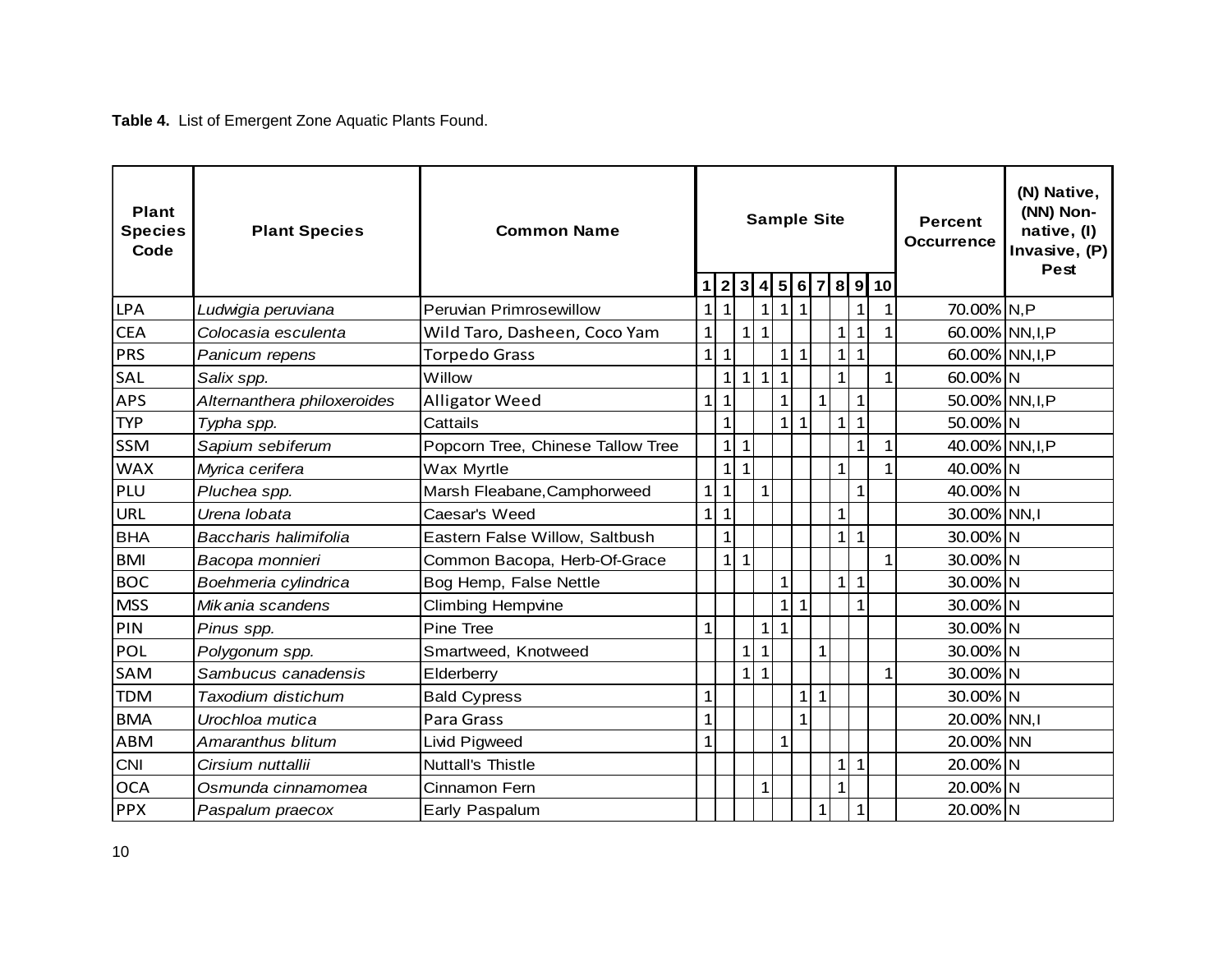# **Table 5. List of Emergent Zone Aquatic Plants Found.**

| <b>Plant</b><br><b>Species</b><br>Code | <b>Plant Species</b>      | <b>Common Name</b>                             |              | <b>Sample Site</b><br>2 3 4 5 6 7<br>8 9 10<br>$\mathbf 1$ |              |              |   |              | <b>Percent</b><br><b>Occurrence</b> | (N) Native,<br>(NN) Non-<br>native, (I)<br>Invasive, (P)<br><b>Pest</b> |              |          |  |
|----------------------------------------|---------------------------|------------------------------------------------|--------------|------------------------------------------------------------|--------------|--------------|---|--------------|-------------------------------------|-------------------------------------------------------------------------|--------------|----------|--|
| <b>ACE</b>                             | Acer rubrum var. trilobum | Southern Red Maple                             |              |                                                            |              |              |   |              |                                     |                                                                         | $\mathbf{1}$ | 10.00% N |  |
| <b>AST</b>                             | Aster spp.                | Aster spp., Elliot's Aster                     | $\mathbf{1}$ |                                                            |              |              |   |              |                                     |                                                                         |              | 10.00% N |  |
| <b>BID</b>                             | Bidens spp.               | <b>Bur Marigold</b>                            |              |                                                            |              |              |   |              | $\mathbf{1}$                        |                                                                         |              | 10.00% N |  |
| CAA                                    | Centella asiatica         | Asian Pennywort, Coinwort, Spadeleaf           |              |                                                            |              |              |   |              |                                     |                                                                         | $\mathbf{1}$ | 10.00% N |  |
| <b>CMX</b>                             | Cicuta mexicana           | <b>Water Hemlock</b>                           |              |                                                            |              |              |   |              |                                     | $1\overline{ }$                                                         |              | 10.00% N |  |
| <b>COM</b>                             | Commelina spp.            | Dayflower                                      |              |                                                            |              |              |   |              |                                     |                                                                         | $\mathbf{1}$ | 10.00% N |  |
| CAM                                    | Crinum americanum         | Swamp lily                                     |              |                                                            |              |              |   | $\mathbf{1}$ |                                     |                                                                         |              | 10.00% N |  |
| <b>DAC</b>                             | Dichrondra carolinensis   | Carolina Pony's Foot                           |              |                                                            |              |              |   |              |                                     |                                                                         |              | 10.00% N |  |
| <b>DBA</b>                             | Dioscorea bulbifera       | Air Potato                                     |              |                                                            |              | $\mathbf{1}$ |   |              |                                     |                                                                         |              | 10.00% N |  |
| <b>JUM</b>                             | Juncus marginatus         | Shore Rush, Grassleaf Rush                     |              |                                                            |              |              |   |              |                                     |                                                                         | $\mathbf{1}$ | 10.00% N |  |
| <b>LAN</b>                             | Lantana spp.              | Lantana                                        |              |                                                            |              | $\mathbf{1}$ |   |              |                                     |                                                                         |              | 10.00% N |  |
| <b>MVA</b>                             | Magnolia virginiana       | Sweetbay Magnolia                              |              |                                                            |              | $\mathbf{1}$ |   |              |                                     |                                                                         |              | 10.00% N |  |
| <b>MMA</b>                             | Myrophyllum aquaticum     | Parrot Feather Watermilfoil                    |              |                                                            |              |              |   |              |                                     |                                                                         |              | 10.00% N |  |
| <b>MMA</b>                             | Myrophyllum aquaticum     | Parrot Feather Watermilfoil                    |              |                                                            |              |              | 1 |              |                                     |                                                                         |              | 10.00% N |  |
| PFA                                    | Paederia foetida          | <b>Skunk Vine</b>                              |              |                                                            |              | $\mathbf{1}$ |   |              |                                     |                                                                         |              | 10.00% N |  |
| PHN                                    | Panicum hemitomon         | Maidencane                                     |              |                                                            |              |              |   |              |                                     |                                                                         | $\mathbf{1}$ | 10.00% N |  |
| PBA                                    | Persea borbonia           | Redbay                                         |              |                                                            |              |              |   |              |                                     | $\mathbf{1}$                                                            |              | 10.00% N |  |
| <b>PNA</b>                             | Phyla nodiflora           | Frog-fruit, Carpetweed, Turkey Tangle Fogfruit |              |                                                            |              |              |   |              |                                     |                                                                         | $\mathbf{1}$ | 10.00% N |  |
| PSU                                    | Phyllanthus urinaria      | Leaf Flower                                    | $\mathbf{1}$ |                                                            |              |              |   |              |                                     |                                                                         |              | 10.00% N |  |
| <b>PCA</b>                             | Pontederia cordata        | Pickerel Weed                                  |              | $\mathbf{1}$                                               |              |              |   |              |                                     |                                                                         |              | 10.00% N |  |
| QNA                                    | Quercus nigra             | <b>Water Oak</b>                               |              |                                                            |              |              |   |              |                                     | $\mathbf{1}$                                                            |              | 10.00% N |  |
| <b>SCS</b>                             | Scirpus cubensis          | <b>Burhead Sedge, Cuban Scirpus</b>            |              | $\mathbf{1}$                                               |              |              |   |              |                                     |                                                                         |              | 10.00% N |  |
| <b>SPA</b>                             | Spartina spp.             | Cordgrass                                      |              | 1                                                          |              |              |   |              |                                     |                                                                         |              | 10.00% N |  |
| <b>VRA</b>                             | Vitis rotundifolia        | Muscadine Grape Vine                           |              |                                                            | $\mathbf{1}$ |              |   |              |                                     |                                                                         |              | 10.00% N |  |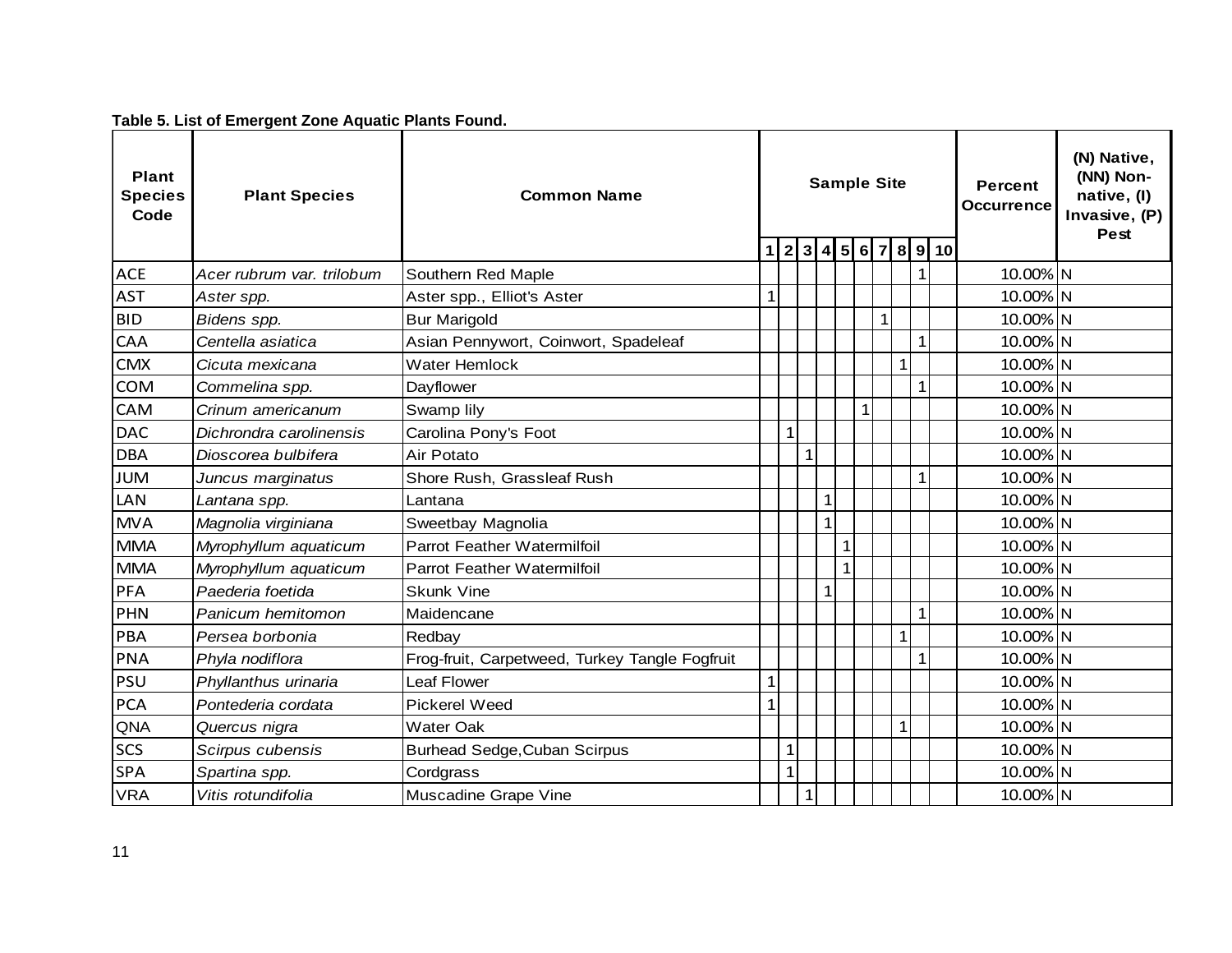

**Figure 7**. Photograph of Pickerel Weed (*Pontederia cordata*), on Mango Lake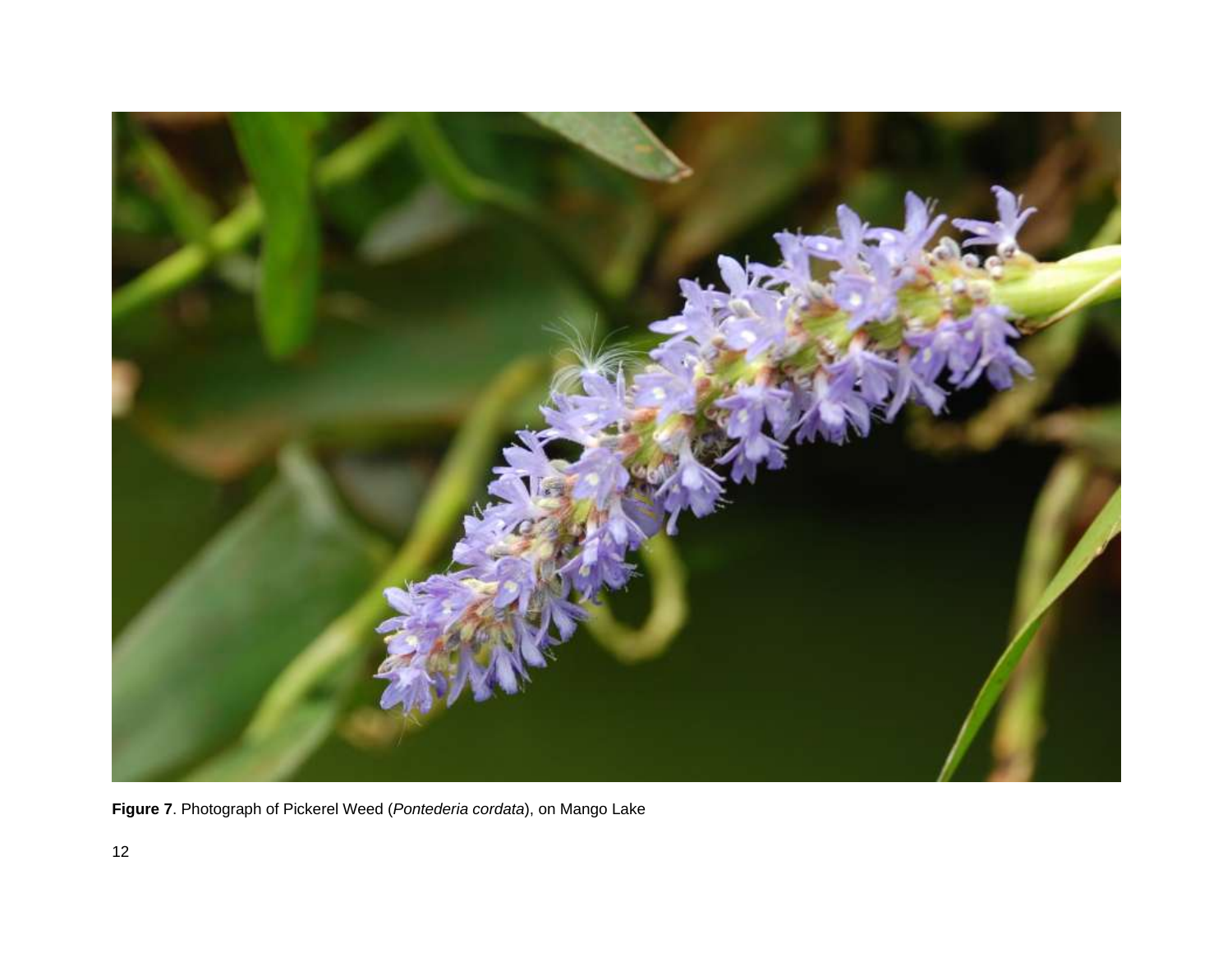

**Figure 8**. Photograph of Cattails (*Typha spp.*) with Maidencane (*Panicum hemitomon*) in the foreground, on Mango Lake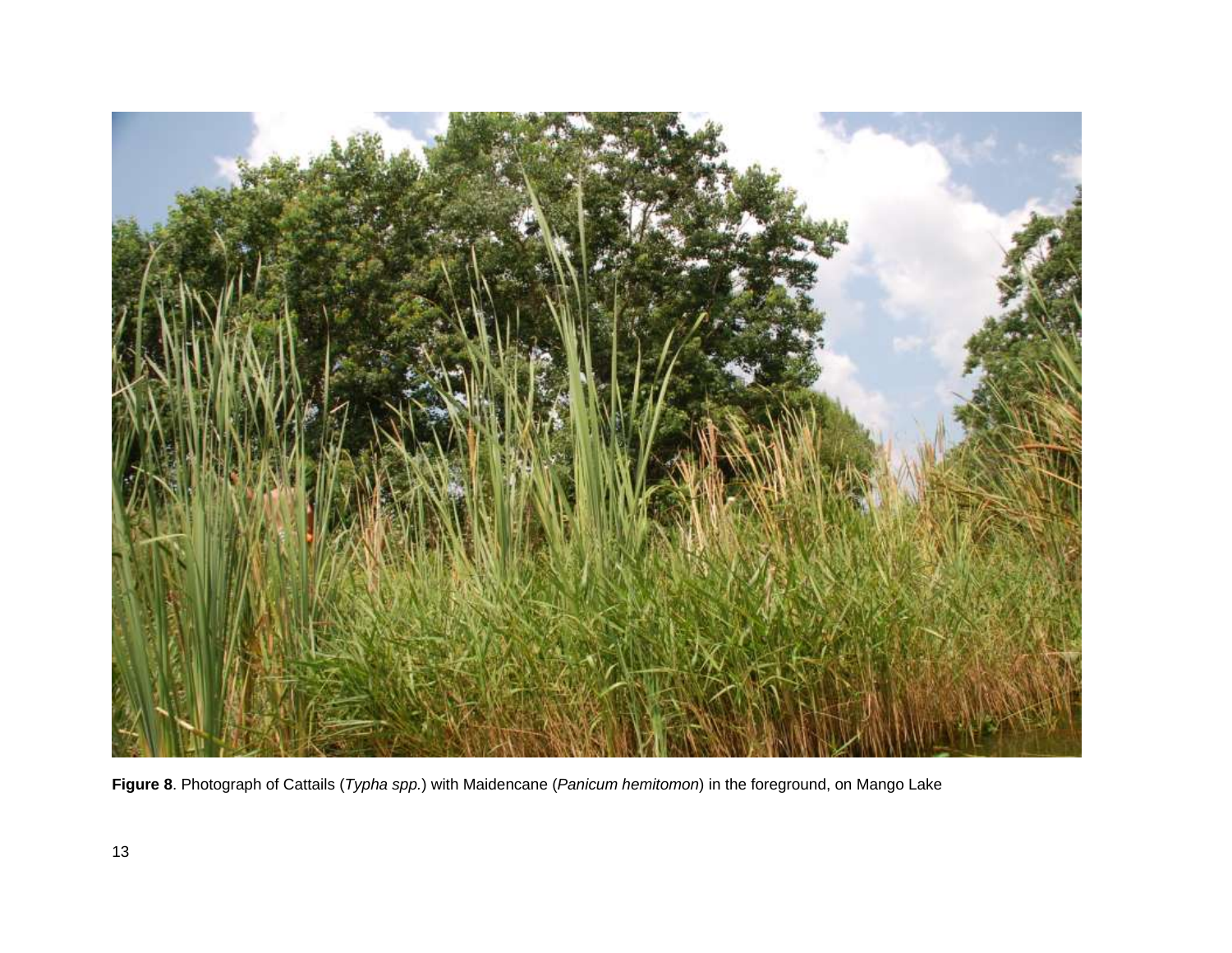## **Section 3: Lake Water Chemistry**

A critical element in any lake assessment is the long-term water chemistry data set. The primary source of water quality trend data for Florida Lakes is the Florida LAKEWATCH volunteer and the Florida LAKEWATCH water chemistry data. Hillsborough County is fortunate to have a large cadre of volunteers who have collected lake water samples for significant time period. These data are displayed and analyzed on the Water Atlas as shown in Figure 6 for Mango Lake. Additional data, when available, is also included on the Water Atlas; however, the LAKEWATCH data remains the primary source. By the trend data shown in the figure, the lake may be considered to have poor water quality in terms of the trophic state index. This lake is a clear water lake and as such it must maintain a TSI of below 40 to not be considered impaired by the State of Florida *guidelines*. The lake's long term water quality data indicates enough violations of these criteria to be classified by Florida DEP as impaired.



#### **Figure 9. Recent Trophic State Index (TSI) graph from Hillsborough Watershed Atlas. For the latest data go to:**

**(**<http://www.hillsborough.wateratlas.usf.edu/lake/waterquality.asp?wbodyid=5231&wbodyatlas=lake> **)** 

**Note: The graph above includes benchmarks for using verbal descriptors of "good", "fair" and "poor". The verbal descriptors for these benchmarks are based on an early determination by stakeholders of the generally acceptable and understood terms for describing the state of lakes. The same benchmarks are used for nutrient graphs (Nitrogen and Phosphorus), chlorophyll graphs and trophic state index (TSI) graphs. The TSI is a calculated index of lake condition based on nutrient and chlorophyll (a) concentrations (please see "Learn more about Trophic State Index"). The benchmarks are established based on the TSI range that relates to a specific descriptor. The source for the TSI concentration relationships is the Florida Water Quality Assessment, 1996, 305(b) (Table 2-8).**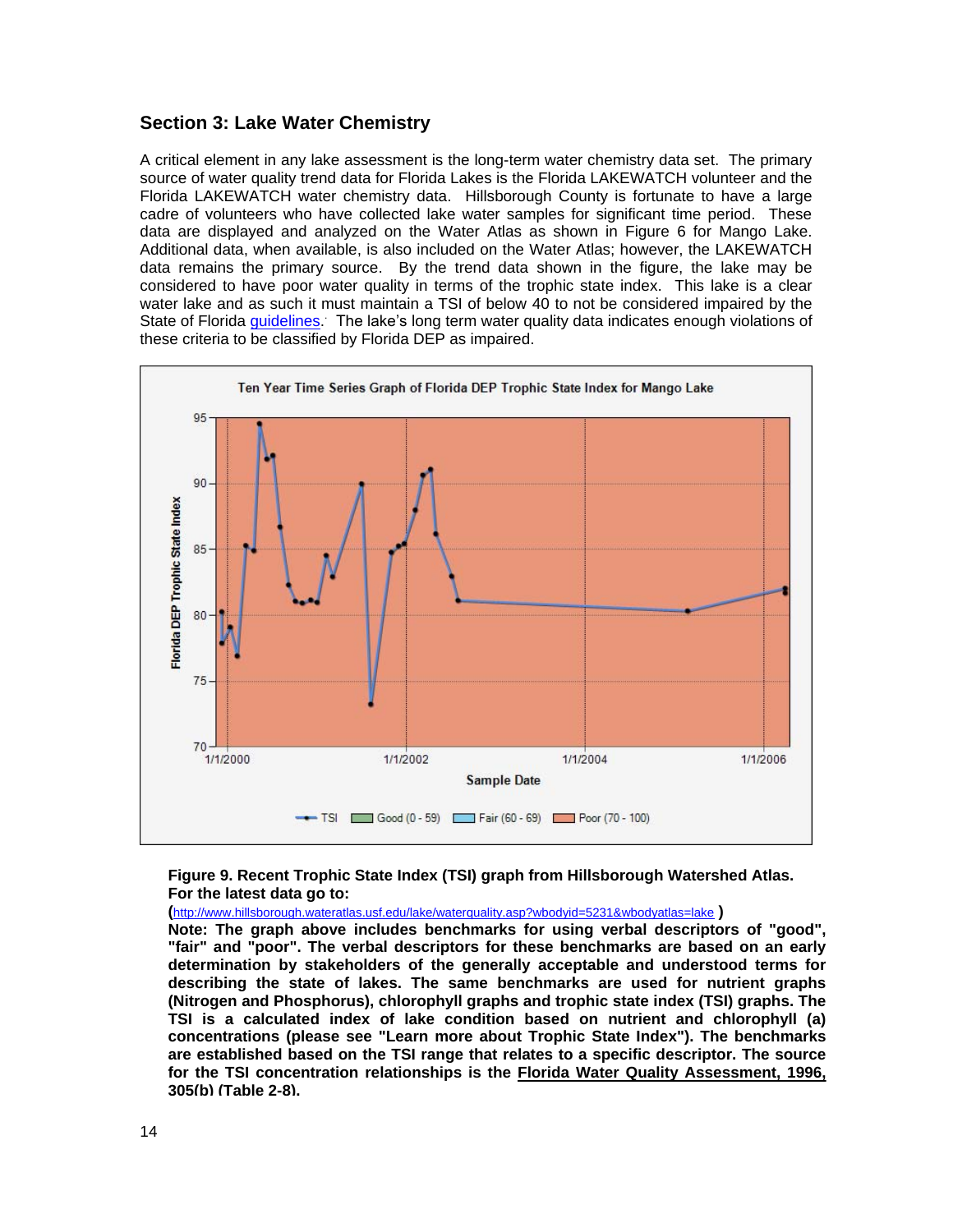As part of the lake assessment the physical water quality and chemical water chemistry of a lake are measured. These data only indicate a snap shot of the lakes water quality; however they are useful when compared to the trend data available from LAKEWATCH or other sources. Table 6 contains the summary water quality data and index values and adjusted values calculated from these data. The total phosphorus (TP), total nitrogen (TN) and chlorophyll (a) water chemistry sample data are the results of chemical analysis of samples taken during the assessment and analyzed by the Hillsborough County Environmental Protection Commission laboratory. These data compare reasonably well with the mean data from the LAKEWATCH data set for the lake. The trophic state index (TSI) calculated from the sample data is 69.90 which put the lake in the high eutrophic zone and indicates a highly productive lake with fair to poor water quality. These data indicate a possible improving trend in the lake's water quality which as indicated in Figure 6 was hypereutophic (poor) between 2000 and 2006 when volunteer data was being submitted.

Table 6 also provides the potential TSI (pTSI) derived from the vegetation assessment. The pTSI is determined by calculating the amount of nutriet that could be released by existing submerged vegetation if this vegetation were treated with an herbicide or managed by the addition of Triploid Grass Carp (*Ctenopharyngodon idella*). While it would not be expected that all the vegetation would be turned into available phosphorus by these management methods, the data is useful when planning various management activities. Lake Mango has no measurable submerged vegetation and therefore the pTSI is the same as the TSI.

| Lake Name                | Lake Mango |
|--------------------------|------------|
| Date                     | 8/26/2009  |
| $TN$ (mg/L)              | 1.042      |
| TP(mg/L)                 | 0.036      |
| Chlorophylla (ug/L)      | 133.5      |
| Color                    | 40         |
| Secchi (Ft)              | 0.77       |
| TN/TP                    | 28.94      |
| <b>Limiting Nutrient</b> | Balanced   |
| TSI                      | 69.90      |
| pTSI                     | 69.90      |

#### **Table 6. Water Quality Parameters (Laboratory)**

Table 7 contains the field data taken in the center of the lake using a multi-probe (we use either a YSI 6000 or a Eureka Manta) which has the ability to directly measure the temperature, pH, dissolve oxygen (DO), percent DO (calculated from DO, temperature and conductivity) and turbidity. These data are listed for three levels in the lake and twice for the surface measurement. The duplicate surface measurement was taken as a quality assurance check on measured data. These data indicate a highly productive (plant photosynthetic activity), eutrophic system with an anoxic (lacking oxygen) benthic layer.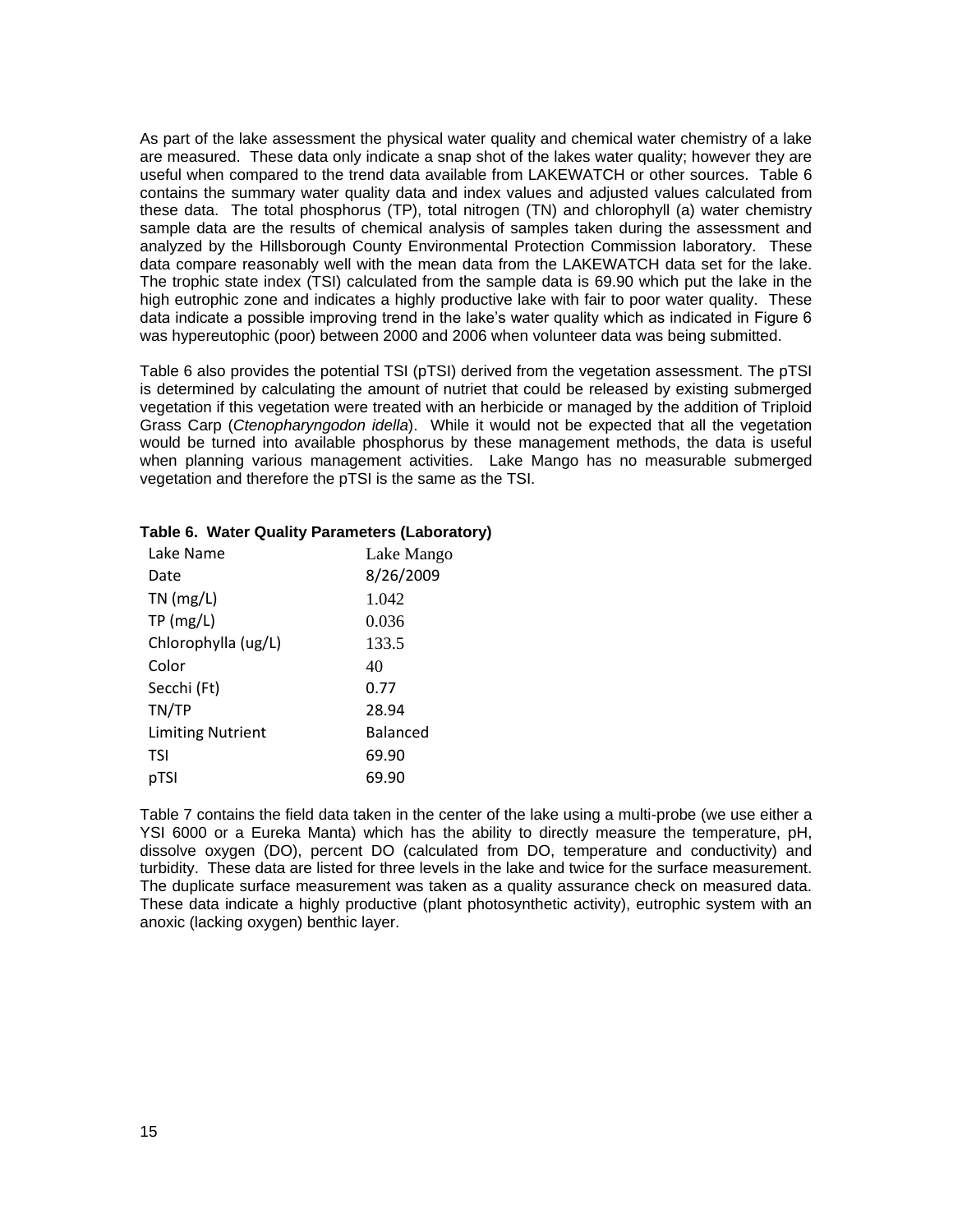| Date       | Time     |         | Temperature °C Sp.Cond ms/cm  DO mg/L  pH |        |      | Depth m | Salinity PSS DO % |         |
|------------|----------|---------|-------------------------------------------|--------|------|---------|-------------------|---------|
| 23-Jun-09  | 13:21:53 | 33.1    | 0.225                                     | 10.68  | 8.98 | 0.35    | 0.1               | 145.07  |
| 23-Jun-09  | 13:23:53 | 31.91   | 0.221                                     | 5.03   | 7.53 | 1.04    | 0.1               | 66.93   |
| 23-Jun-09  | 13:25:53 | 31.4    | 0.222                                     | 1.69   | 6.68 | 1.83    | 0.1               | 22.35   |
| 23-Jun-09  | 13:27:53 | 33.19   | 0.226                                     | 11.38  | 9.11 | 0.35    | 0.1               | 154.7   |
| 23-Jun-09  | 13:43:36 | 32.87   | 0.229                                     | 11.81  | 8.93 | 0.36    | 0.1               | 159.74  |
| 23-Jun-09  | 13:45:36 | 32.85   | 0.229                                     | 11.39  | 9.03 | 1.02    | 0.1               | 154.05  |
| 23-Jun-09  | 13:47:36 | 31.88   | 0.227                                     | 6.05   | 7.82 | 1.75    | 0.1               | 80.53   |
| 23-Jun-09  | 13:49:36 | 32.94   | 0.229                                     | 12.27  | 9.12 | 0.54    | 0.1               | 166.11  |
|            |          |         |                                           |        |      |         |                   |         |
| Mean Value |          | 32.5175 | 0.226                                     | 8.7875 | 8.4  | 0.905   | 0.1               | 118.685 |

### **Table 7. Water Quality Parameters (Field-Manta)**

To better understand many of the terms used in this report, we recommend that the visit the Hillsborough Watershed Atlas ([http://www.hillsborough.wateratlas.usf.edu](http://www.hillsborough.wateratlas.usf.edu/)) and explore the "Learn More" areas which are found on the resource pages. Additional information can also be found using the Digital Library on the website.

# **Section 4: Conclusion**

Lake Mango is a medium sized (79.74 acre) lake that would be considered in the eutrophic (fair) to hypereutrophic (poor)) category of lakes based on water chemistry. Volunteer sampling stopped in 2006 and no trend data exists after this time. It is highly recommended that a volunteer be recruited for this lake. Lake Mango has a virtually no submerged vegetation and a moderate vegetation diversity. Vegetation helps to maintain the nutrient balance in the lake as well as provide good fish habitat. The lake has many open water areas that support various types of recreation. The primary Pest plants in the lake include *Ludwigia peruviana, Colocasia esculenta, Panicum repens, Alternanthera philoxeroides, Sapium sebrferum and Echornia crassipes*. For more information and recent updates please see the Hillsborough Watershed Atlas (water atlas) w*ebsite at: [http://www.hillsborough.wateratlas.usf.edu](http://www.hillsborough.wateratlas.usf.edu/) .* 

Lake Assessment Footnotes